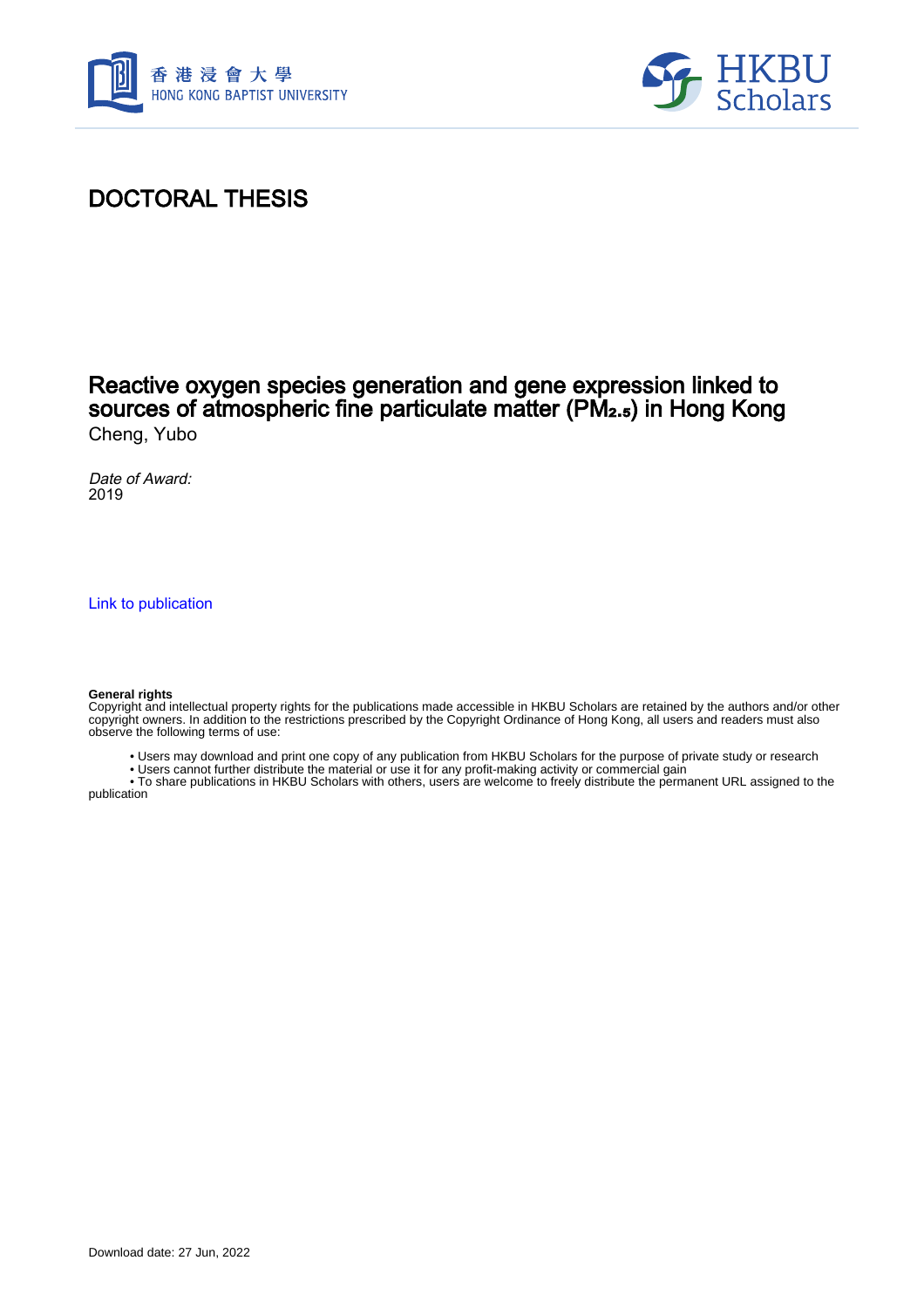### **Abstract**

Fine particulate matter (PM<sub>2.5</sub>) is the leading public health risk factor of global disease burden, which has caused 4.2 million deaths in 2015. This thesis aims to improve the scientific understanding on the sources and health impacts of PM2.5 in Hong Kong. Various chemical and biological analytical techniques were applied to characterize the chemical and toxicological properties of PM2.5 samples collected in Hong Kong during 2011-2012. Positive matrix factorization (PMF), together with the quantified chemical markers and water-soluble PM2.5-induced reactive oxygen species (ROS) activity as the input matrix, was performed to apportion the source-specific contributions to ambient organic carbon (OC) and the oxidative potential of water-soluble PM2.5. Zebrafish was applied as in-vivo model to evaluate the PM2.5-induced differential expression genes (DEGs). An L2-normaliztion integrated PMF was developed and applied to quantitatively assess the ability of PM2.5 to induced DEGs in relation to various sources and chemical compositions of PM2.5. The main findings are summarized below:

(1) Thirty nine primary organic aerosol (POA) and secondary organic aerosol (SOA) markers of various anthropogenic (i.e. biomass burning (BB)) and biogenic sources (i.e. isoprene, monoterpenes and β-caryophyllene) were identified and quantified. High levels of OC and SOA markers were observed on regional pollution days than long regional transport (LRT) pollution and local emissions days. A kinetic model (Kintecus) was applied to explore the major formation channels of isoprene SOA, and it was found that isoprene SOA was mainly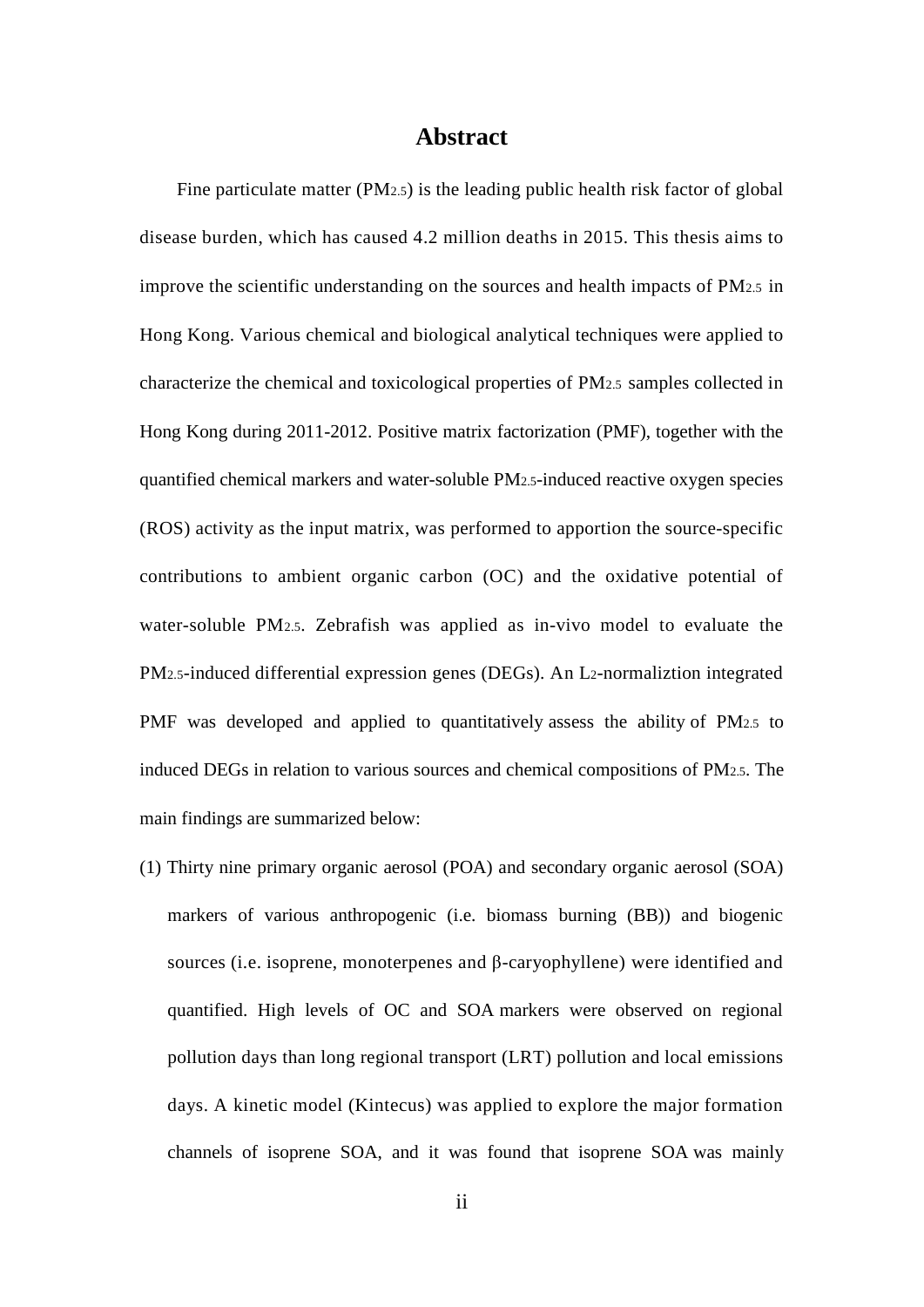formed through the ring-opening reaction of isoprene epoxydiols (IEPOX) in Hong Kong.

- (2) PMF analysis, together with the chemical markers measured in Chapter 1  $\&$ 2, was performed to evaluate the sources of OA in Hong Kong. Sea salt, marine vessels, vehicle emissions, BB/SOA, SOA, and secondary sulfate (SS) were apportioned as the major sources of ambient OC in Hong Kong. Secondary formation, including SOA, BB aging and SS sources, was found to be the major contributor to OC (~51%) throughout the whole year. BB was the major anthropogenic contributor to OC on regional days (28.8%); while marine vessel was the dominated primary source of OC on local days (33.2%). SOC concentrations were estimated using a tracer-based method (SOCTBM) and PMF (SOCPMF). Both SOCTBM and SOCPMF showed highest concentrations on regional days (SOCTBM: 0.74 µg m-3; SOCPMF: 3.27 µg m-3). Among all SOA precursors, monoterpenes had the most abundant contribution (40.9%) to SOCTMB during the whole year. Moreover, sulfate has significant impacts on SS-related SOC and SOA from monoterpenes and naphthalene. Particle acidity (H<sub>P+</sub>) showed correlation with SOC from BB aging. These results provide us a quantitative understanding on the SOA origins in the region, which lays a foundation for the source apportionment of PM2.5-induced toxicity in the following chapters.
- (3) Cell-free dithiothreitol (DTT) and ·OH generation assays were applied to measure the ROS activity induced by water-soluble PM2.5 collected in Hong Kong during 2011-2012. Different levels of ROS activity were observed for different chemical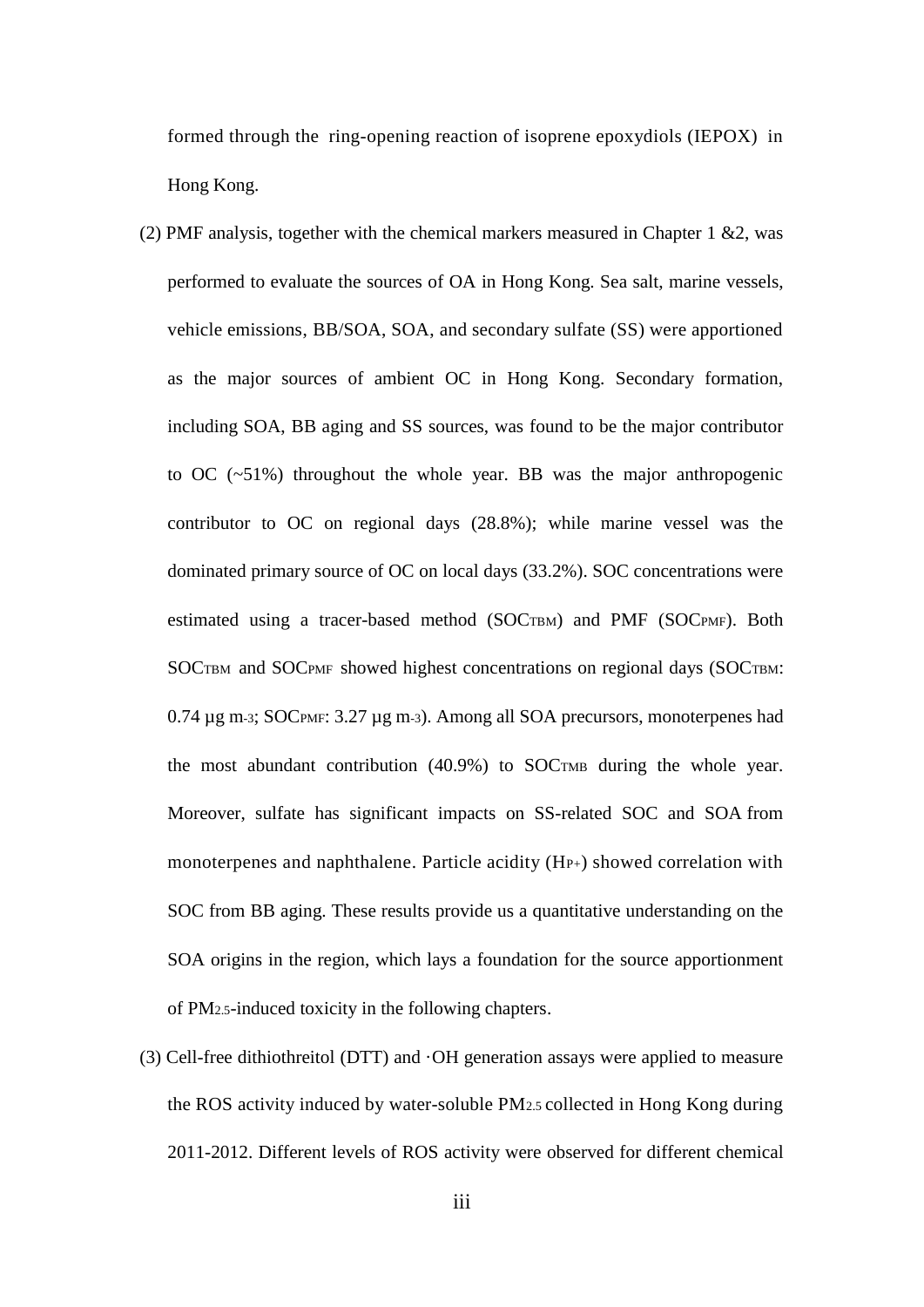fractions of PM2.5 and PM2.5 from various sources. Six factors, i.e. SS, BB, SOA, vehicle emissions, marine vessels and metal factors were apportioned by PMF as the major sources of water-soluble PM2.5 induced ROS potential. Metal factors was found to be the major contributor to both DTT activity  $(39.1\%)$  and  $\cdot$ OH generation ability (84.5%) throughout the year, especially on LRT (DTT: 54.8%; ·OH generation: 91.1%) and regional days (DTT: 53.9%; ·OH generation: 87.7%). On local days, contribution of marine vessels to DTT oxidation become more significant  $(48.7\%)$ , however its contribution to  $\cdot$ OH generation is negligible. Metal factors is by far the most significant contributor to  $\cdot$ OH generation, even on local days (73.1%). It is interesting to note that all six PMF-resolved sources are associated with DTT oxidation, however only three sources (i.e. metal factor, vehicle emissions and SOA) showed contributions to ·OH generation. Moreover, among these six sources, marine vessels exhibited the highest intrinsic DTT ability; while metal factor was the most effective source in ·OH generation.

(4) Zebrafish embryo (AB strain) was applied as the *in-vivo* model to assess PM2.5 toxicity in Hong Kong through genome-wide gene transcriptional analysis. The results showed that embryonic exposure to PM2.5 could induce remarkable changes in gene expression patterns in zebrafish. DEGs between PM2.5 extract treated and untreated zebrafish embryo samples were identified, and they were found mainly associated with responses to xenobiotic stimulus, and muscle and heart development and functions. The correlation analysis between co-expressed gene modules and chemical species of PM2.5 implied the different chemical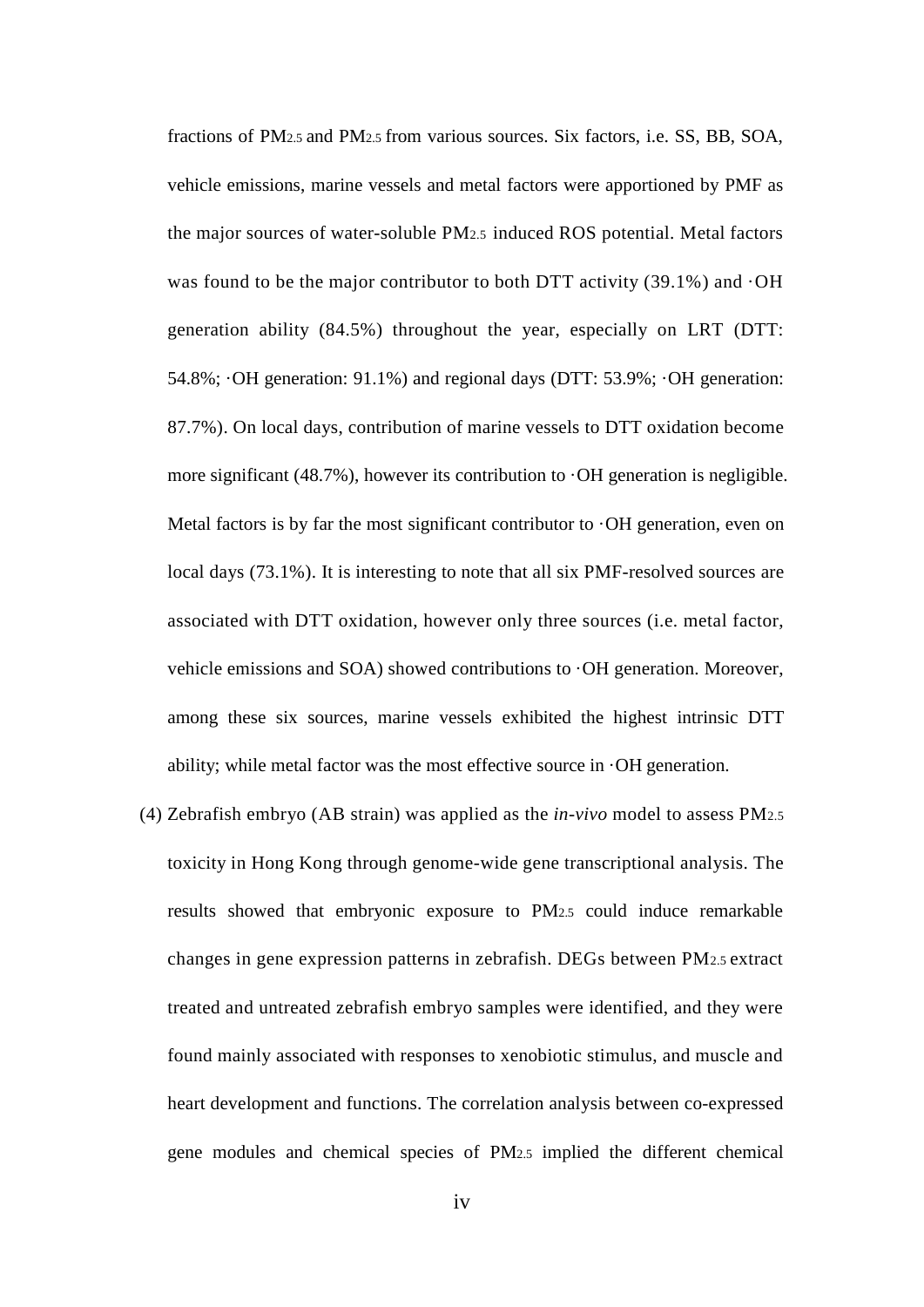compositions and sources of PM2.5 have significant influences on the PM2.5-induced biological responses.

(5) An L2-normalizaiton integrated PMF was developed to analyze the high throughput biological and chemical data simultaneously, which quantitatively evaluated the ability of PM2.5 to induce DEGs in relation to sources and compositions. In this chapter, nine sources associated with PM2.5-induced DEGs were well apportioned, i.e. fresh sea salt, aged sea salt, SS, SOA, BB, coal combustion, vehicle emissions, marine vessels and metal factors. Among these sources, metal factors (annual mean: 26.5%, range: 17.6-39.3%) and vehicle emissions (annual mean: 16.3%, range: 0.0-25.3%) are the two leading contributors to PM2.5-induced DEGs levels. PM2.5 from combustion related sources (e.g. vehicle emissions, metal factors, BB) and sea salt exhibited stronger ability to induce DEGs than those from secondary sources. Although secondary formation (including SOA and SS) has a significant contribution to ambient PM2.5 (12 μg m-3, 40%), its capacity of DEGs induction is quite low. Moreover, several biological functions and pathways influenced by PM2.5 from various sources have also been well evaluated.

In this study, large scales of biological and chemical data were analyzed for the first time by a L2-normalizaiton integrated PMF to apportion the PM2.5-induced DEGs, and this thesis work firstly reported the major sources of water-soluble PM2.5-induced ROS in Hong Kong. Results from this study provide a scientific basis for the prediction of PM2.5-associated adverse health outcomes and can help the policy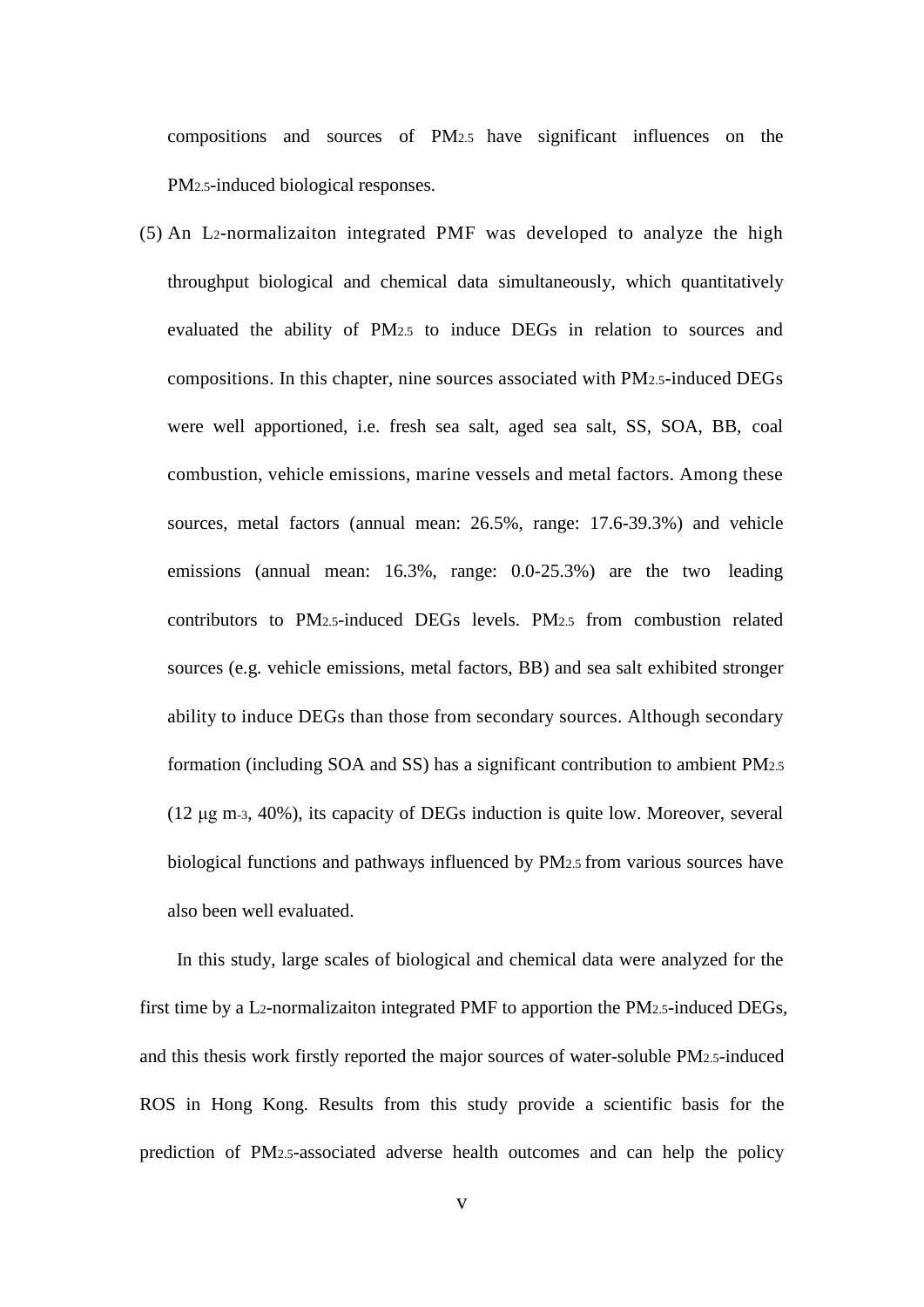makers to formulate cost-effective and targeted PM2.5 mitigation strategies to protect public health.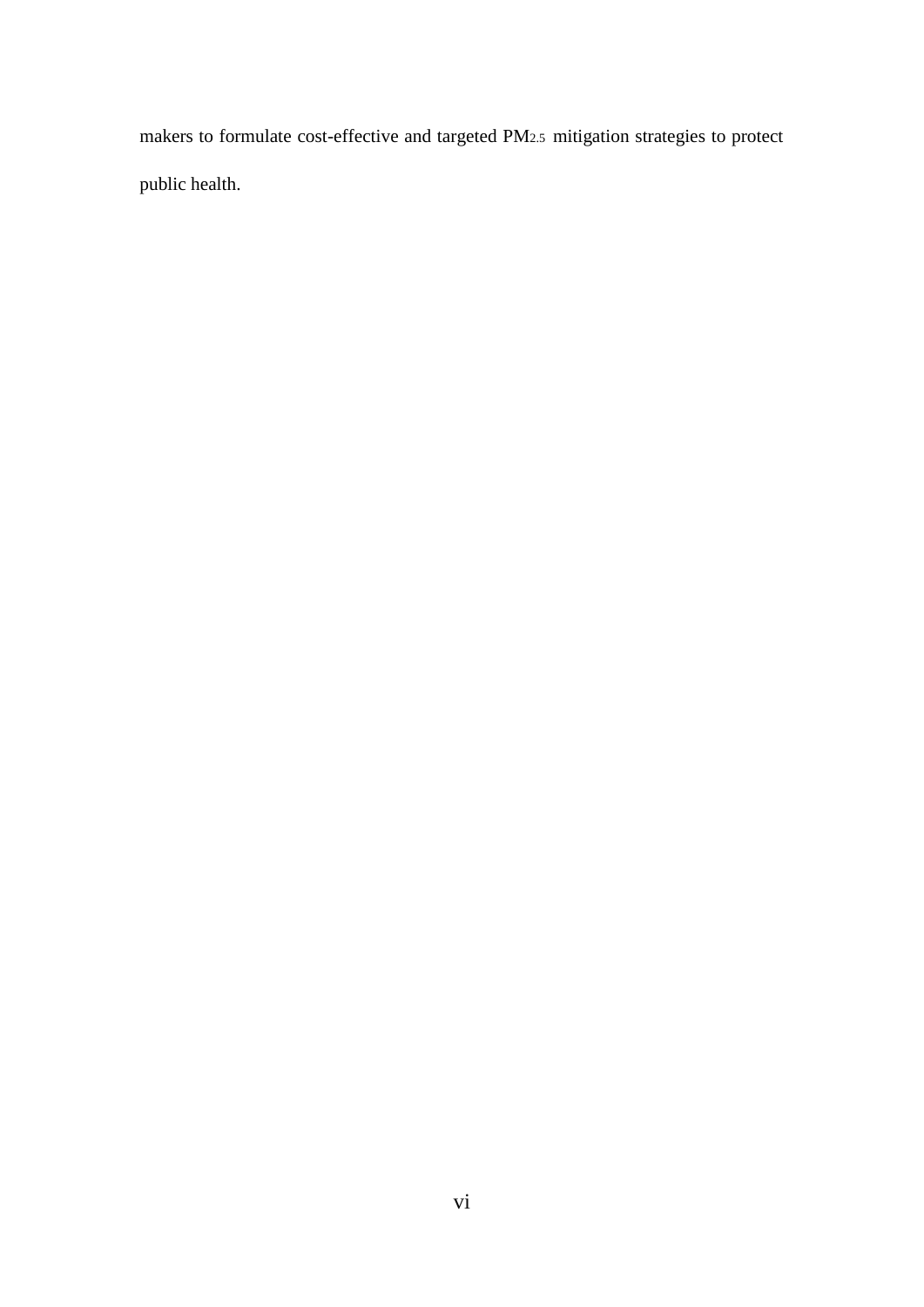# **Table of Contents**

| 1.3 Source apportionment methods to apportion the sources of PM2.5-induced                                                                               |
|----------------------------------------------------------------------------------------------------------------------------------------------------------|
|                                                                                                                                                          |
| Chapter 2 Characterization of SOA and other polar oxygenated organic compounds in                                                                        |
|                                                                                                                                                          |
|                                                                                                                                                          |
|                                                                                                                                                          |
|                                                                                                                                                          |
|                                                                                                                                                          |
| 2.2.3 Analysis of major inorganic ions in aerosol phase (Cl-, NO <sub>3</sub> -, SO <sub>42</sub> -, C <sub>2</sub> O <sub>42</sub> -, Na <sub>+</sub> , |
|                                                                                                                                                          |
|                                                                                                                                                          |
| 2.2.5 Calculation of particle acidity and total liquid water content (LWC) 17                                                                            |
|                                                                                                                                                          |
|                                                                                                                                                          |
|                                                                                                                                                          |
| 2.3.2 Characterization of SOA tracers and other polar oxygenated organic compounds                                                                       |
|                                                                                                                                                          |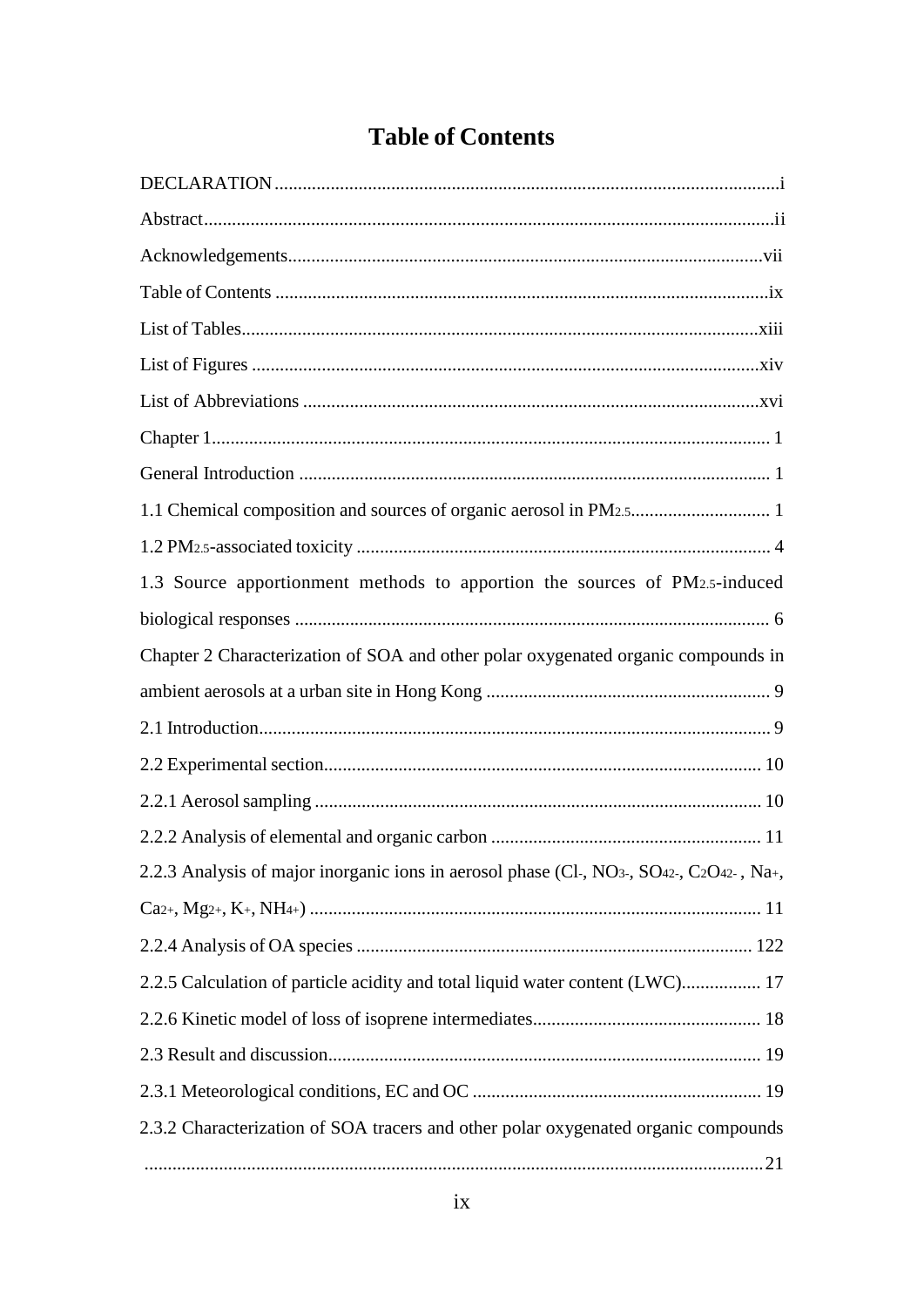| Chapter 3 Tracer-based source apportioning of atmospheric organic carbon and the        |
|-----------------------------------------------------------------------------------------|
| influence of anthropogenic emissions on SOA formation in Hong Kong  36                  |
|                                                                                         |
|                                                                                         |
|                                                                                         |
|                                                                                         |
|                                                                                         |
|                                                                                         |
|                                                                                         |
|                                                                                         |
| 3.3.3 Effects of anthropogenic influences on secondary aerosol formation  51            |
|                                                                                         |
| Chapter 4 Oxidative potential of fine particulate matter (PM2.5) in Hong Kong:          |
|                                                                                         |
|                                                                                         |
|                                                                                         |
| 4.2.1 Analysis of hopanes, water-soluble organic carbon (WSOC) and Humic-like           |
|                                                                                         |
|                                                                                         |
|                                                                                         |
|                                                                                         |
|                                                                                         |
|                                                                                         |
|                                                                                         |
| 4.3.1.1 Water-soluble PM <sub>2.5</sub> -induced DTT consumption and 2-OH formation  67 |
| 4.3.1.2 Linear regression of DTT and 2-OHTA activity with PM2.5 chemical                |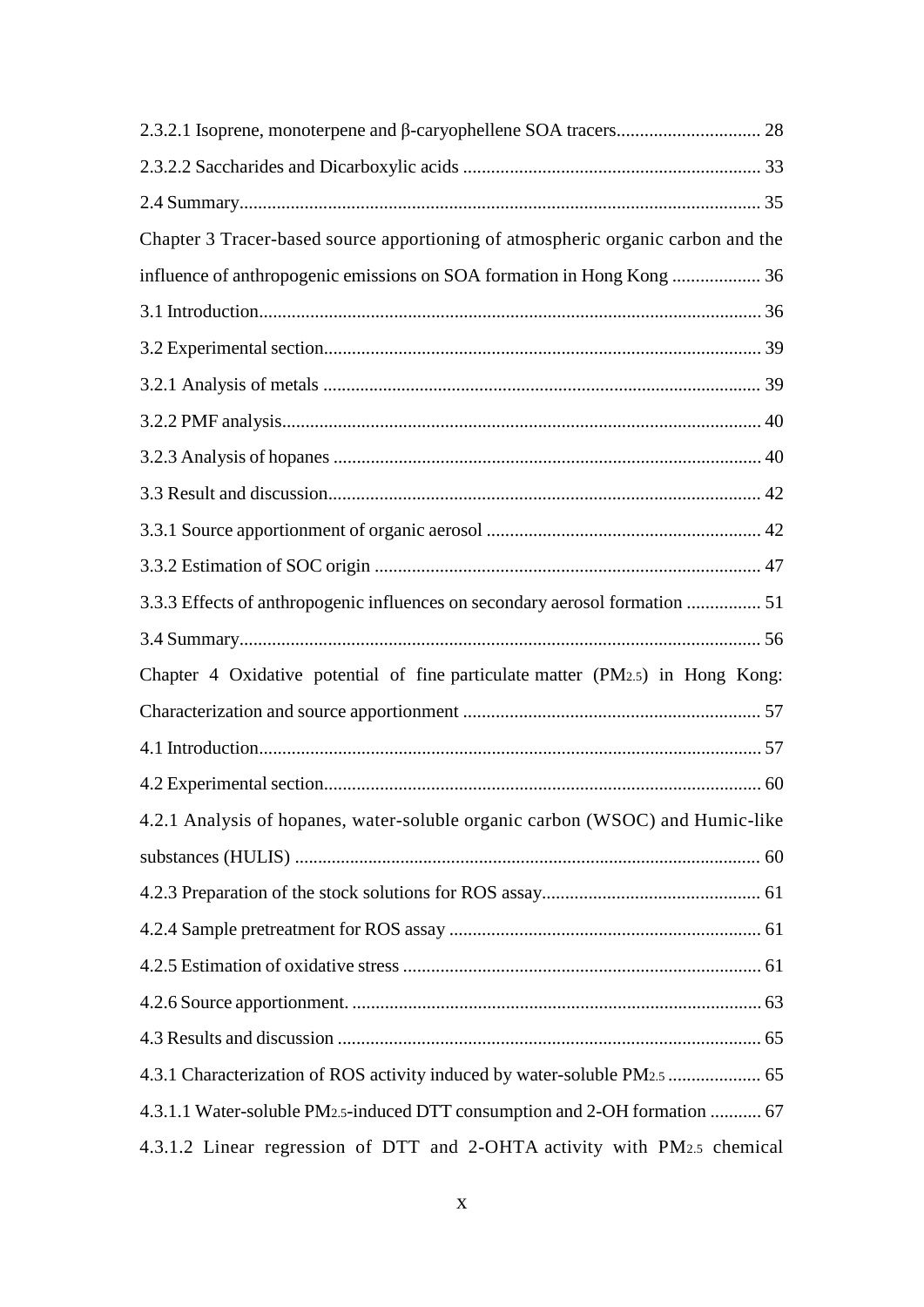| Chapter 5 Gene expression patterns in zebrafish model induced by PM2.5 in Hong         |  |
|----------------------------------------------------------------------------------------|--|
|                                                                                        |  |
|                                                                                        |  |
|                                                                                        |  |
|                                                                                        |  |
|                                                                                        |  |
|                                                                                        |  |
|                                                                                        |  |
|                                                                                        |  |
|                                                                                        |  |
|                                                                                        |  |
| 5.3.1 Toxic effects of PM2.5 exposure on zebrafish embryonic development 92            |  |
|                                                                                        |  |
| 5.3.2.1 Significant differential expression genes (DEGs) induced by PM2.5  95          |  |
|                                                                                        |  |
|                                                                                        |  |
| 5.3.2.4 Gene expression networks associated with different sources of PM2.5 99         |  |
|                                                                                        |  |
| Chapter 6 Integration analysis of high throughput biological and chemical data reveals |  |
| the toxicity capacity of fine particulate matter (PM2.5) from various sources  105     |  |
|                                                                                        |  |
|                                                                                        |  |
|                                                                                        |  |
|                                                                                        |  |